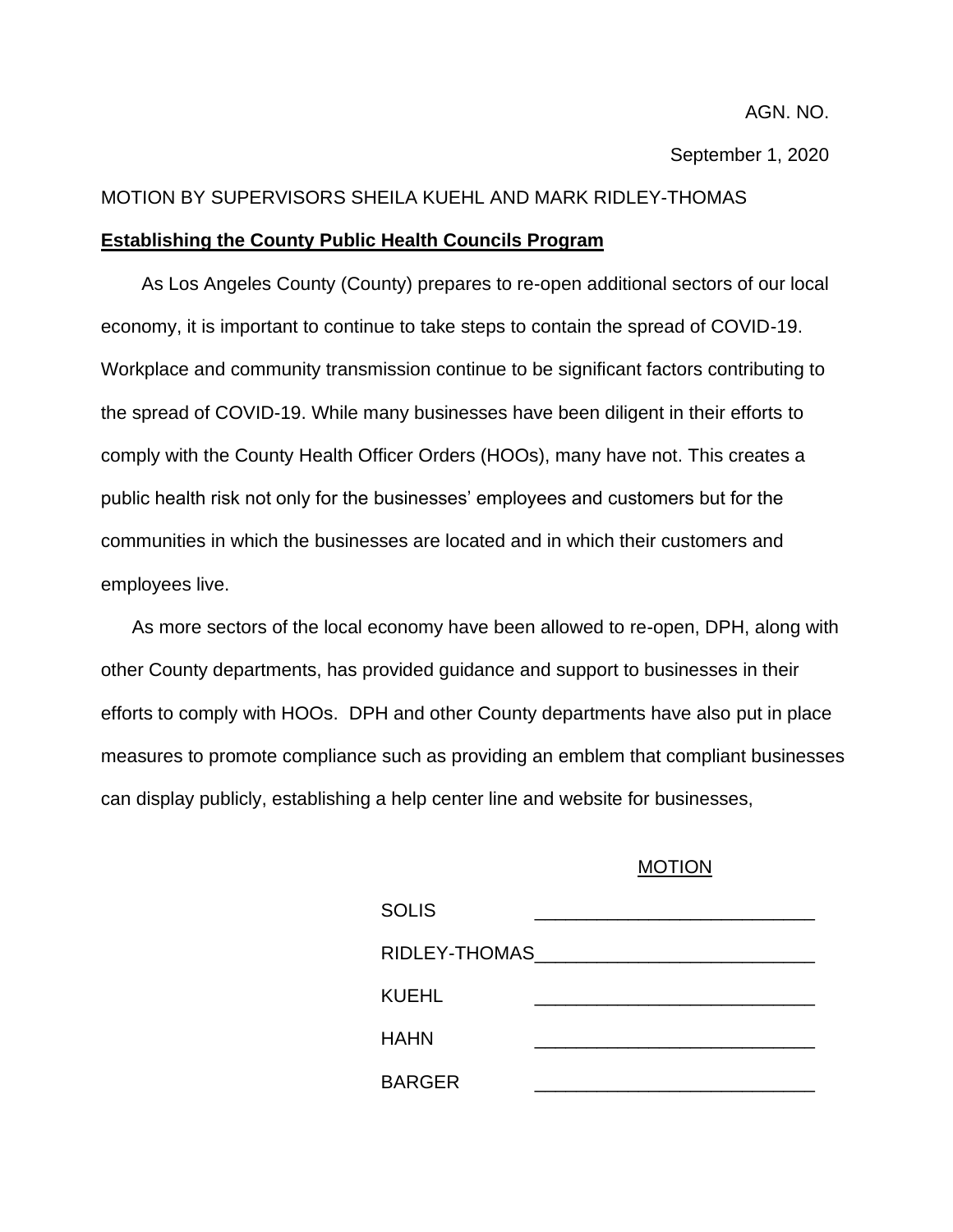establishing small business grant and loan programs as well as assessing fines for noncompliance.

 On July 21, 2020, the Board of Supervisors directed DPH, in consultation with County Counsel, the Chief Executive Officer (CEO) and the Director of Consumer and Business Affairs (DCBA), to report back on opportunities for monitoring compliance with HOOs, including the feasibility of establishing a mechanism through which employees at workplaces across the County can report possible HOO violations. DPH submitted their report with findings, along with steps and resources needed to establish such a process, including the use of public health councils which employees could opt-in to forming. Ensuring the existence of these mechanisms is important, especially given recent reports, including press accounts, of workers expressing their deep concerns about noncompliance with HOOs in the workplace and their fear that, if they report violations, not only will the issue not be remedied but they might be subject to retaliation as a result. Unfortunately, as a result, often times violations go unreported, which contributes to an increased risk of the spread of COVID-19.

**WE, THEREFORE, MOVE** that the Board of Supervisors:

- 1. Direct the Department of Public Health (DPH) to report back to the Board by September 29, 2020 with an implementation plan to establish a County Public Health Councils Program, including elements outlined in the original motion and DPH's August 7th report. The implementation plan should include:
	- a) A phased-in approach for implementing the program that prioritizes sectors based on available data on reported cases, outbreaks and complaints. Based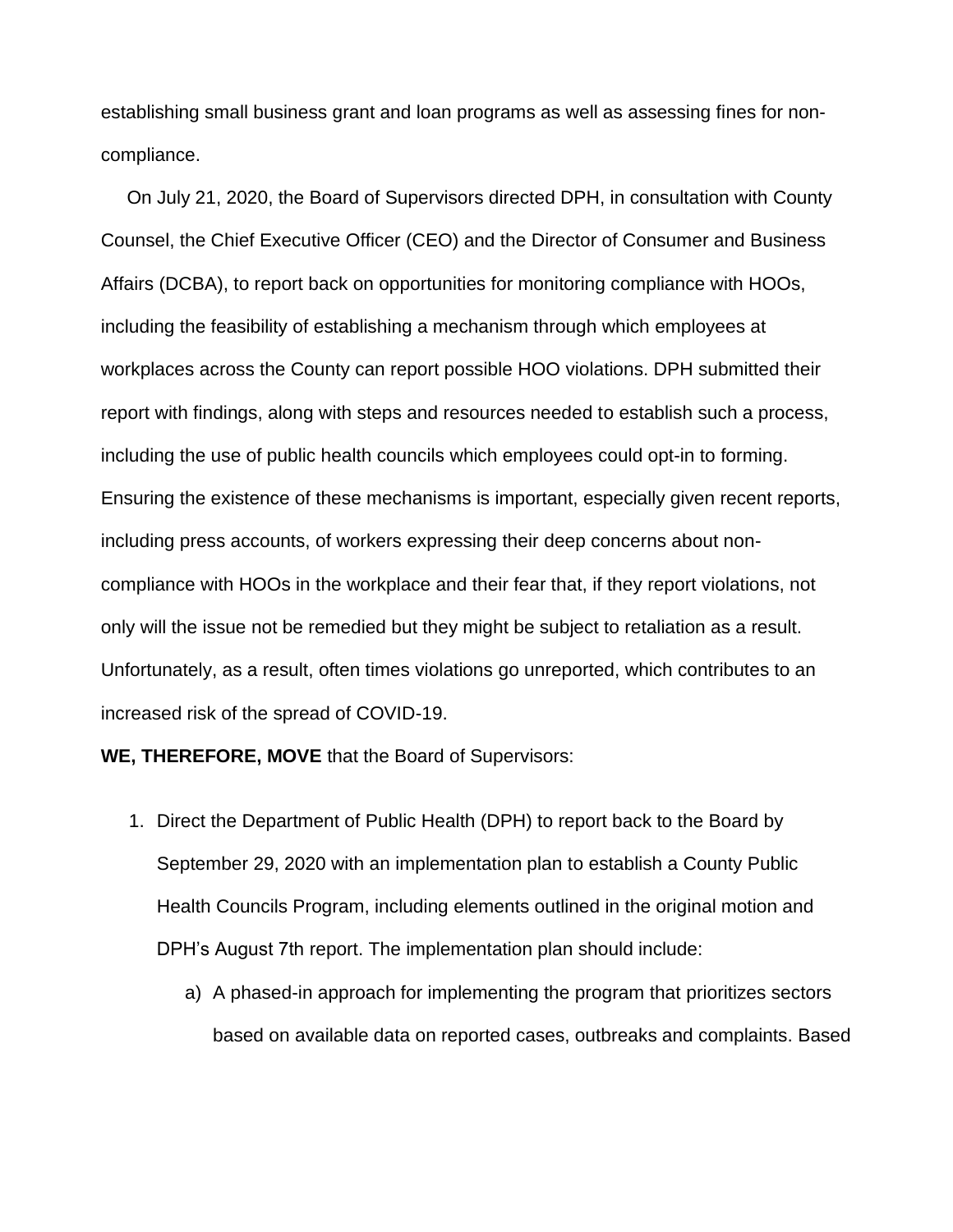on that data, DPH should determine and recommend specific sectors to introduce the program.

- b) Designating staff assigned to liaise with employers and key stakeholders about the Public Health Councils and to share educational information and resources.
- c) Establishing a designated phone number, email and website that workers can use to report HOO compliance issues anonymously. DPH should determine if the existing Environmental Health system for reporting complaints can be updated to include COVID-19 related worker complaints or a separate intake system is warranted.
- d) A process for certification and training of certified workers' organizations.
- e) A plan to enforce adherence to the HOOs through all available authorities and powers.
- 2. Direct DPH, in collaboration with the Department of Consumer and Business Affairs (DCBA) and the Department of Workforce Aging and Community Services (WDACS), to conduct listening sessions with business community representatives, as well as labor representatives and worker advocates, in order to understand how to address concerns and solicit ongoing feedback on strategies for effective implementation of public health councils.
- 3. Direct CEO, in coordination with DPH, to identify resources outlined in the DPH Report to implement the Program.